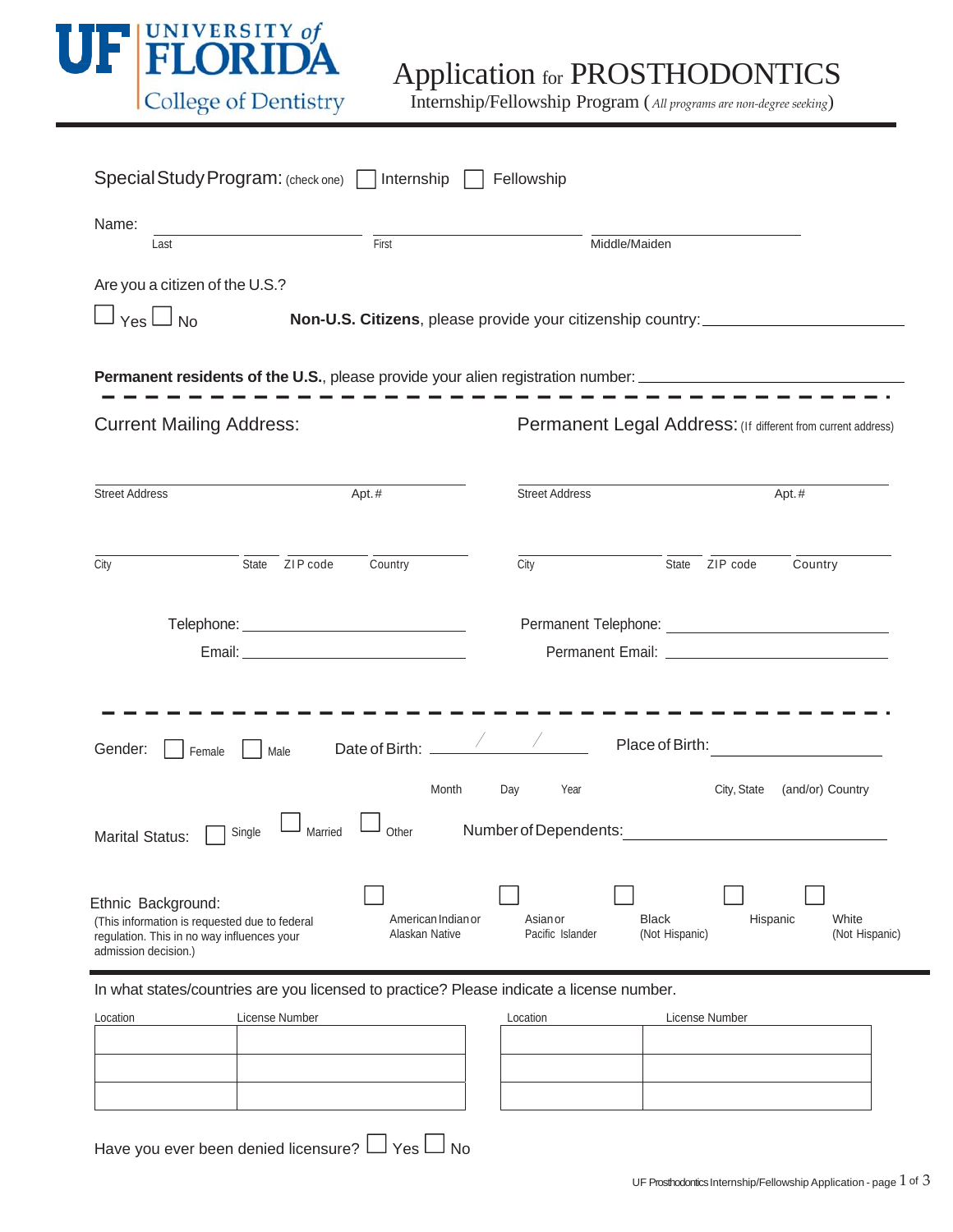

If licensed, during your course of licensure, have your privileges ever been modified, suspended or revoked?  $\Box$  Yes  $\Box$  No

If yes to either of the above questions, please explain the circumstances.

Please describe your professional experience; indicate the nature of the experience (private and /or associate practice, research, or teaching) and the length of your involvement. Indicate area of specialty, if any:

List any scientific or clinical publications or presentations you have given at scientific meetings or dental societies:

Please provide a description of the types of activities you would like to engage in during your time at the UF College of Dentistry (be specific):

What would you like to accomplish during your time at the University Of Florida College Of Dentistry?

What particular area(s) of interests do you have - for example: research, clinical dentistry, endodontics, etc? Please be as specific as possible.

How do you plan to use the experience you gain at UFCD?